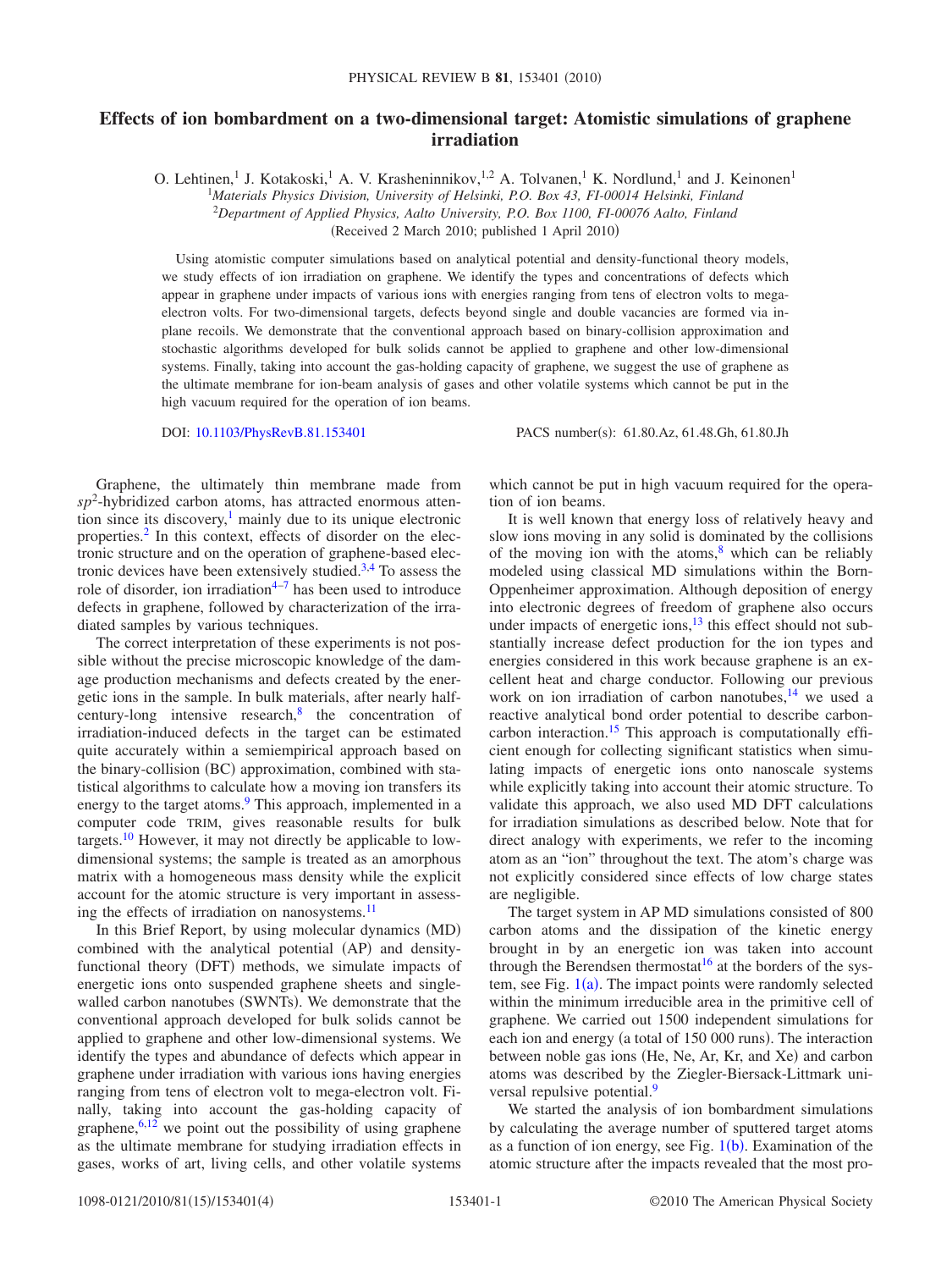<span id="page-1-0"></span>

FIG. 1. (Color online) Production of defects in graphene under ion irradiation as revealed by the analytical potential molecular dynamics. (a) Simulation setup. (b) Number of sputtered atoms per ion impact as a function of ion energy. [(c) and (d)] Probability for single and double vacancy formation as a function of ion energy. The insets show the atomic structures of the reconstructed vacancies. (e) Average area covered by a single defect (when formed)—typically still an  $sp^2$ -bonded network of carbon atoms. The areas corresponding to a SV and DV are marked. (f) Probability for creating defects other than SV/DV (except FP/SW, see text), see the inset for an example.

lific defects associated with the sputtered atoms are single<sup>17</sup> and double<sup>18</sup> vacancies (SV and DV, respectively). Besides SV and DV, we observed some triple vacancies, spatially close Frenkel pairs (FP), i.e., adatom-vacancy pairs and Stone-Wales defects<sup>19</sup> but they were rather rare (maximum combined probability less than 9%). The probability for SVs and DVs to appear has an ion-dependent maximum, especially for DVs, ass seen in Figs.  $1(c)$  $1(c)$  and  $1(d)$ . The initial increase with ion energy can easily be understood, as lowenergy ions simply cannot displace target atoms while the decrease at high energies is related to a drop in the cross section for defect production, as will be discussed below. The onset for defect production (minimum ion energy  $E_{min}$ ) grows with ion mass via the kinematic factor (corresponding to a head-on collision)  $E_{min} = T_d (m_C + M)^2 / (4m_C M)$ , where  $T_d$ is the carbon atom displacement energy, and  $m<sub>C</sub>$  and *M* are carbon atom and ion masses, respectively (for  $M > m_C$ ). At higher energies, the impacts gave rise to morphological changes, i.e., formation of nonhexagonal rings while typically removing only one or two atoms from the target. The resulting structures remained *sp*<sup>2</sup> hybridized and flat. The extent of the changes can be estimated from the average defect size (total area of the hexagons transformed to other polygons), Fig. [1](#page-1-0)(e), combined with their probability to create a complex defect by a single irradiation event, Fig.  $1(f)$  $1(f)$ . The peaks in probability for creating complex defects at lower energies for the two heaviest ions are mainly due to divacancies with accompanying small distortions, such as Frenkel pairs, created by the massive ions while penetrating through the membrane.

Although the typical defect size increases with ion energy, Fig.  $1(e)$  $1(e)$ , this effect is compensated by decreasing probability for production of complex defects, Fig.  $1(f)$  $1(f)$ . As the end

result, the average defected area decreases with increasing ion energy. For example, subjecting graphene to irradiation with Xe ions at the highest studied energy (2 MeV) will lead to a total defected area which is only approximately 30% of the total defected area after a similar dose with ion energies close to the SV and DV production maxima. A single defect at the highest energies spreads over about 60  $\AA^2$  but involves only approximately two removed atoms. This allows the lattice to reconstruct easily by saturating dangling bonds and forming a network of pentagons and heptagons with locally lowered density.<sup>20</sup>

To understand the reason for the amorphization events at higher energies, we characterized the impact events by the energy  $\Delta K$  lost by the ion while passing through graphene and the recoil angle of the closest carbon atom with respect to the normal of the graphene sheet  $(\theta=90^{\circ}$  corresponds to an in-plane direction). Obviously, for sufficient  $\Delta K$  and  $\theta$  $\approx 0^{\circ}$ , a single vacancy is always produced. At somewhat higher  $\theta$ , DVs appear. At low  $\Delta K$ , the DVs are created when the ion directly displaces two of the target atoms. At higher  $\Delta K$ , DVs result from secondary recoils of the first displaced atom. When  $\theta \rightarrow 90^{\circ}$ , triple vacancies start to be formed, after which the large amorphization events dominate due to collision cascades within the graphene sheet. Although the exact ion energy for which the in-plane recoils become significant depends on the ion/carbon mass, the differences are minor in the energy range considered, as seen in Fig.  $1(f)$  $1(f)$ .

Having analyzed the production of defects in an isolated graphene sheet by the AP MD method, we used the conventional BC approach as implemented in TRIM to assess the applicability of the method to simulations of irradiation effects in nanoscale systems. We assumed that the thickness of the graphene layers is 3.4 Å and used graphite bulk density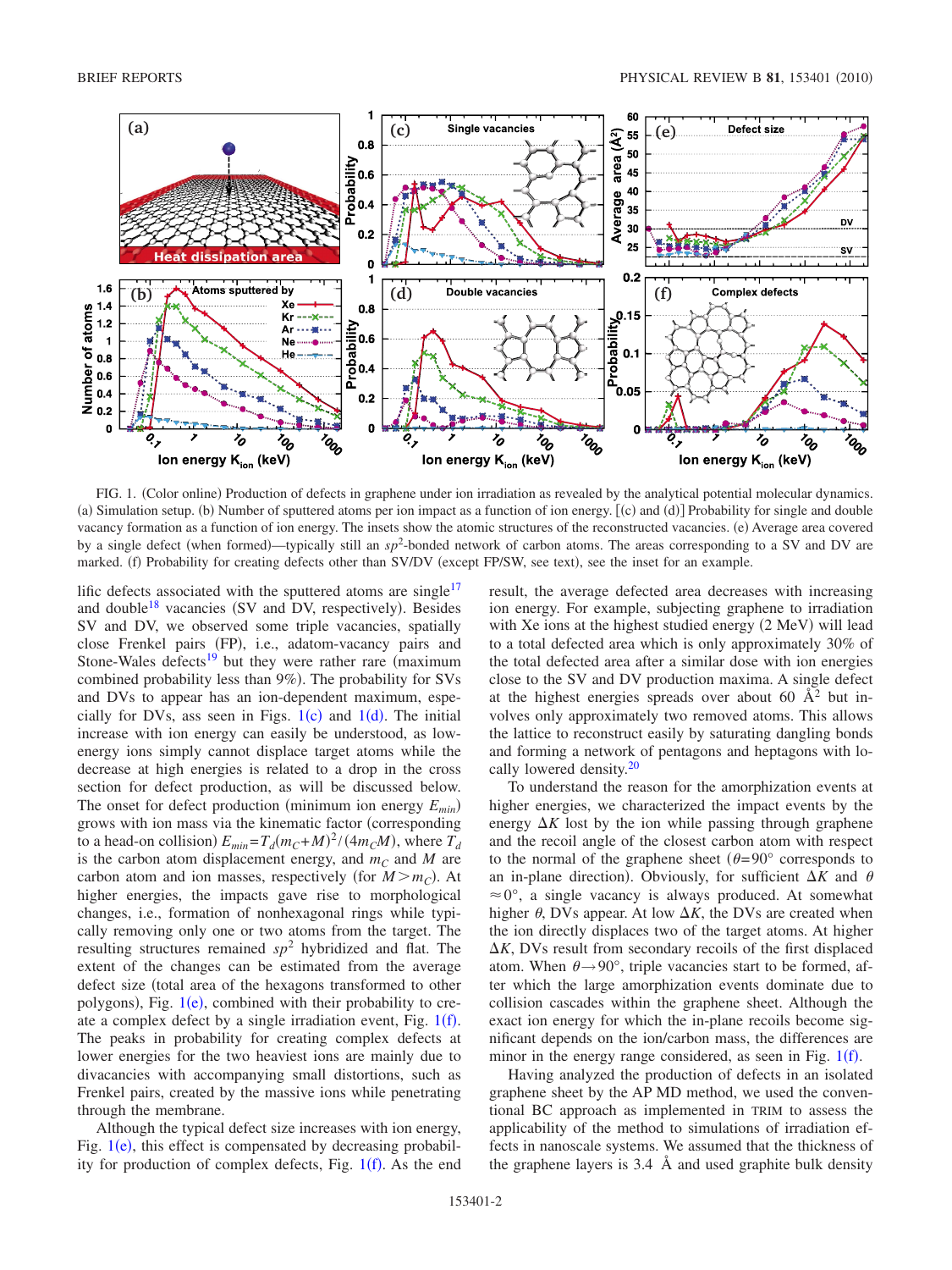<span id="page-2-0"></span>

FIG. 2. (Color online) Average number of sputtered atoms as a function of ion energy as calculated by the analytical potential MD and semiempirical approach implemented in the code TRIM in graphene and a single-wall carbon nanotube. MD/BC values give the number of removed atoms, the TRIM value is the number of vacancies. The MD results for the SWCNT were calculated up to 10 keV (Ref. [14](#page-3-12)).

 $(\rho=2.25 \text{ g/cm}^3)$ . We did similar simulations for a (8,8) SWNT, the density ( $\rho = 1.57$  g/cm<sup>3</sup>) of which was computed under assumption that the nanotube diameter is the actual atomic diameter plus graphene layer thickness. In Fig. [2](#page-2-0) we show the average number of displaced atoms from graphene and SWNT as a function of ion energy as calculated with AP  $MD$  and with the TRIM code.<sup>10</sup> The position of the maximum on the curve for graphene obtained with TRIM differs by nearly two orders of magnitude from the more accurate MD results. The TRIM approach also gives considerably larger number of defects at high energies. Likewise, there is a substantial difference for the nanotube. Although we were able to fit the TRIM data to the MD results for the nanotube by choosing a nonrealistically low density, we were not able to do this for graphene.

In order to understand why the TRIM approach gives unreasonable results, we carried out additional calculations in which we mimicked the BC-based statistical approach. Now, the ion impact was modeled as a scattering event between the ion and a single carbon atom, and we assumed that a defect is produced if  $\Delta K$  exceeds the  $T_d$  needed to produce a SV. For these calculations, we used  $T_d = 23$  eV, close to what is given by the DFT MD approach (see below). No further collisions were assumed. This setup leads to a binary scattering integral which can be evaluated numerically. As transferred energy increases with decreasing impact parameter *p*, there exists a maximum *p* which still leads to a displacement of the recoil atom. The probability of creating a vacancy can then be deduced taking into account the actual atomic density of graphene. The results of the BC calculations are also displayed in Fig. [2.](#page-2-0) It is evident that the fundamental problem in using the semiempirical approach implemented in TRIM for estimating ion irradiation damage in nanostructures is not the binary-collision approximation but the assumption of an amorphous target with a homogenous density. The discrepancy between the BC and MD curves in Fig. [2](#page-2-0) at the intermediate energies is due to the displacement events in which the ion simultaneously displaces more than one atom, where the BC approach is not valid. At higher energies the cross section decreases leading again to a binary collision, which will affect more than one target atom only via in-plane recoils.

To ensure that our AP method gives reasonable description of the irradiation process, we also carried out DFT MD simulations to evaluate the characteristic quantities from first principles. We used plane-wave basis set DFT code VASP (Ref. [21](#page-3-19)) with projector-augmented wave (PAW) potentials<sup>22</sup> to describe the core electrons, and the generalized gradient approximation $23$  for exchange and correlation. For simply displacing one carbon atom from pristine graphene, we obtained a  $T_d = 22.2 \pm 0.2$  eV and the minimum kinetic energy needed for an Ar atom to displace the C atom was  $K_{\text{ion}}$  $=32.74\pm0.15$  eV (a direct head-on collision perpendicular to the graphene layer). The corresponding values from the classical AP MD simulations were 22.05 eV and 32.33 eV, respectively, in a surprisingly good agreement with the firstprinciples results. As the reliability of the PAW method at small interatomic separations is not obvious *a priori*, we also compared the PAW calculations with all-electron calculations carried out with the simulation code  $DMOL$  (Ref. [24](#page-3-22)) for the C-Ar dimer and noticed that the PAW results are reasonable up to atom separations corresponding to ion energy of about 500 eV. Thus, the AP MD approach gives not only qualitatively but also quantitatively reasonable estimates of defect production during ion irradiation in carbon nanosystems.

As mentioned earlier, defects after high-energy impacts are quite rare, Fig.  $1(f)$  $1(f)$ , but they extend to cover large areas around the impact points, Fig.  $1(e)$  $1(e)$ , while only involving one or two missing atoms, Fig.  $1(b)$  $1(b)$ . This result requires a method which takes into account the actual atomic structure, such as MD. Due to the ability of carbon nanostructures to reconstruct by forming nonhexagonal carbon rings, $18,20,25$  $18,20,25$  $18,20,25$  the final structure remains flat and  $sp<sup>2</sup>$  bonded with a somewhat lower density and/or few vacancies. However, this should not affect the gas-holding capacity, as recent simulations indicate[.26](#page-3-24) Hence, one can use graphene as a membrane for ion-beam analysis on volatile targets or targets which should be kept under ambient conditions like works of  $art<sup>27</sup>$  or living cells[.28](#page-3-26) Irradiation experiments on such systems are challenging due to the necessity to separate the target from the ionbeam system kept in vacuum. The membrane should be transparent to the ions while preventing the target and atmospheric molecules from entering the vacuum system. Because the total damaged area decreases with increasing ion energy, the use of graphene as a membrane is preferable at high energies. In Fig. [3](#page-3-27) we compare the energy distribution of ions passing through graphene and those passing through a state-of-the-art 0.1  $\mu$ m Si<sub>3</sub>N<sub>4</sub> membrane<sup>27</sup> (with areal density approximately 170 times higher than that of graphene). It is clear that an ultimately narrow energy distribution for the ions passing through the membrane can be achieved by using graphene. As the number of sputtered atoms from the graphene sheet is low, using graphene also minimizes any effects produced by sputtered target atoms. In a similar manner, using graphene as a TEM transparent substrate<sup>29</sup> will